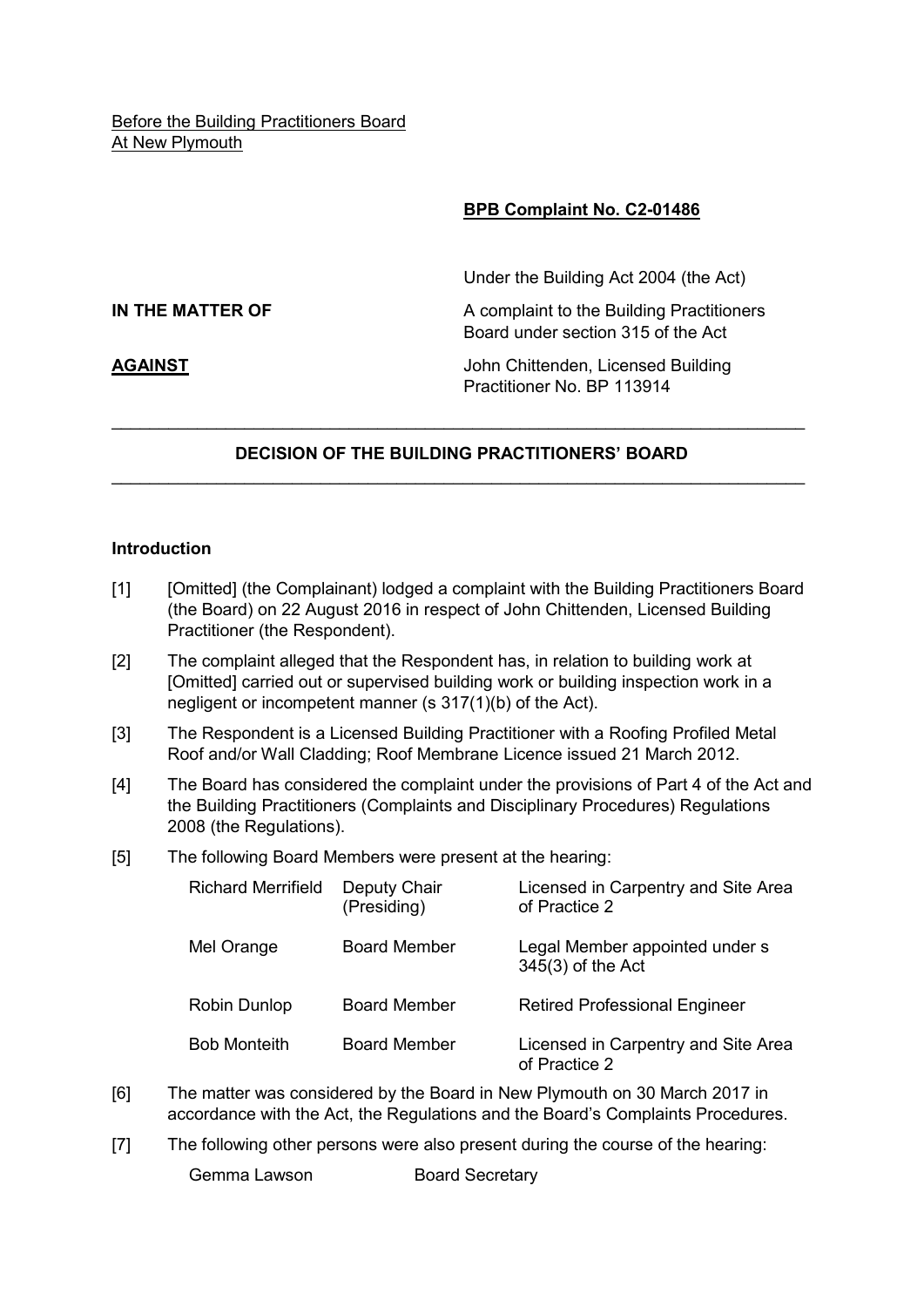| John Chittenden | Respondent  |
|-----------------|-------------|
| [Omitted]       | Complainant |
| [Omitted]       | Witness     |

[8] No Board Member declared a conflict of interest in relation to the matters under consideration.

#### **Board Procedure**

- [9] The "form of complaint" provided by the Complainant satisfied the requirements of the Regulations.
- [10] On 13 December 2016 the Registrar of the Board prepared a report in accordance with reg 7 and 8 of the Regulations. The purpose of the report is to assist the Board to decide whether it wishes to proceed with the complaint.
- [11] On 31 January 2017 the Board considered the Registrar's report and in accordance with reg 10 it resolved to proceed with the complaint that the Respondent carried out or supervised building work or building inspection work in a negligent or incompetent manner (s 317(1)(b) of the Act).
- [12] The Respondent was appearing before the Board on another complaint made by the same Complainant and, with the agreement of the Complainant and the Respondent the two matters were consolidated.
- [13] On 6 March 2017 a pre-hearing teleconference was convened by Richard Merrifield. The Respondent was present, the hearing procedures were explained and the Respondent's attendance at the substantive hearing was confirmed.

#### **Function of Disciplinary Action**

- [14] The common understanding of the purpose of professional discipline is to uphold the integrity of the profession. The focus is not punishment, but the protection of the public, the maintenance of public confidence and the enforcement of high standards of propriety and professional conduct. Those purposes were recently reiterated by the Supreme Court of the United Kingdom<sup>1</sup>.
- [15] In New Zealand the High Court noted in *Dentice v Valuers Registration Board<sup>2</sup>*:

*Although, in respect of different professions, the nature of the unprofessional or incompetent conduct which will attract disciplinary charges is variously described, there is a common thread of scope and purpose. Such provisions exist to enforce a high standard of propriety and professional conduct; to ensure that no person unfitted because of his or her conduct should be allowed to practise the profession in question; to protect both the public and the profession itself against persons unfit to practise; and to enable the profession or calling, as a body, to ensure that the conduct of members conforms to the standards generally expected of them.* 

[16] In *McLanahan and Tan v The New Zealand Registered Architects Board*<sup>3</sup> Collins J. noted that:

<sup>&</sup>lt;sup>1</sup> R v Institute of Chartered Accountants in England and Wales [2011] UKSC 1, 19 January 2011.

<sup>2</sup> [1992] 1 NZLR 720 at p 724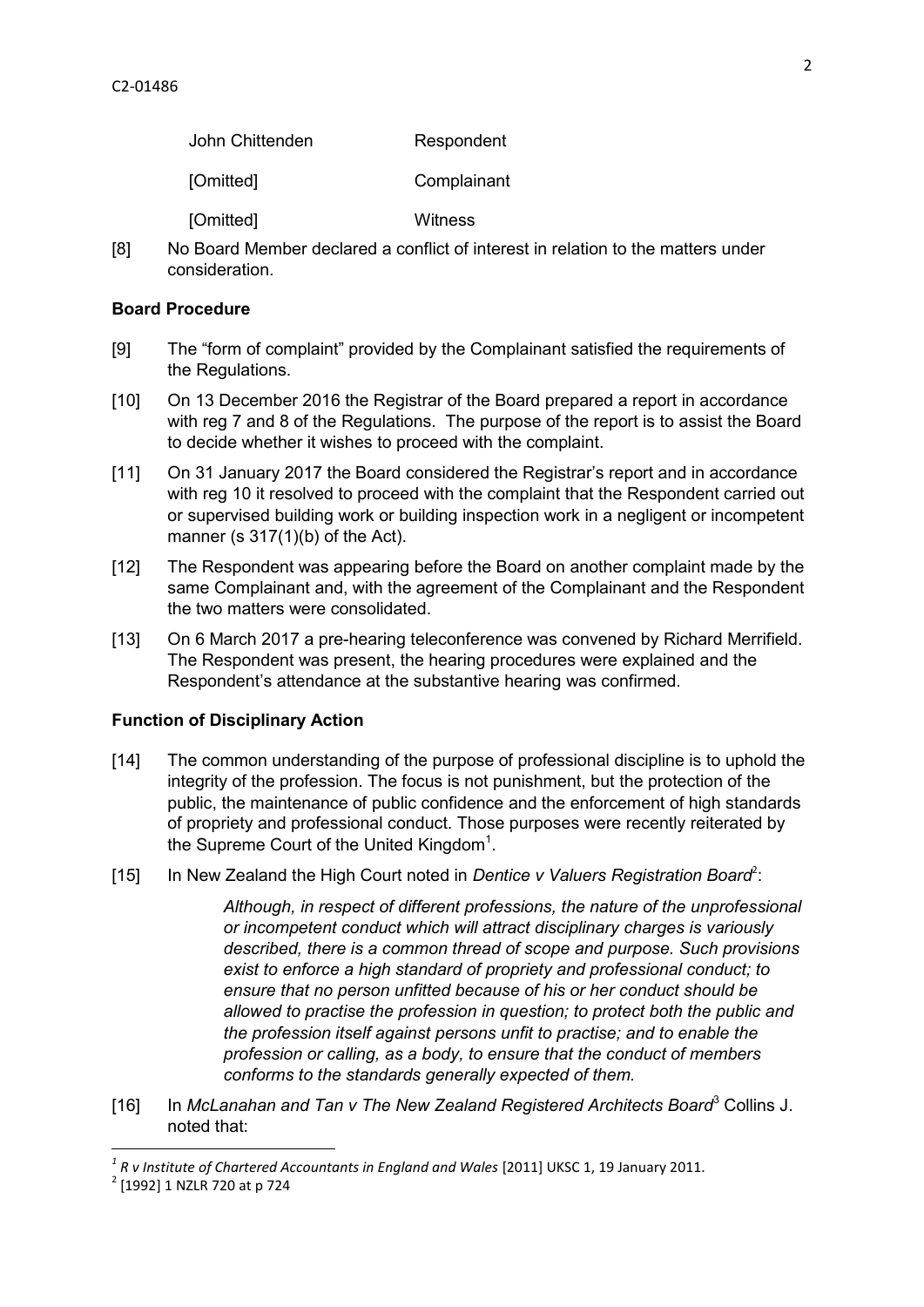*" … the disciplinary process does not exist to appease those who are dissatisfied with their architect. The disciplinary process for architects exists to ensure professional standards are maintained in order to protect clients, the profession and the broader community."* 

- [17] The same applies as regards the disciplinary provisions in the Building Act.
- [18] It must also be noted that the Board has jurisdiction only with regard to "the conduct of a licensed building practitioner" and with respect to the grounds for discipline set out in s 317 of the Act. It cannot investigate matters outside of those grounds, does not have any jurisdiction over contractual matters and cannot deal with or resolve disputes between a complainant and the person who is the subject of the complaint.

#### **The Hearing**

- [19] The consolidated hearing commenced at 10.50 a.m.
- [20] Persons giving evidence were sworn in, their evidence was presented and they answered questions from the Board.

#### **Substance of the Complaint**

- [21] The Complainant alleged that the Respondent carried out the replacement of a roof in a negligent and incompetent manner. In particular it was alleged:
	- (a) roofing sheets installed were not long enough;
	- (b) an upstand of 30mm was tucked under existing cladding;
	- (c) rubbish was left in place existing paper and purlins; and
	- (d) various flashing and junctions were poorly executed.

#### **Evidence**

[22] The Board must be satisfied on the balance of probabilities that the disciplinary offences alleged have been committed. The relevant authority is *Z v Dental Complaints Assessment Committee<sup>4</sup>* where Justice McGrath in the Supreme Court of New Zealand stated:

> *[102] The civil standard has been flexibly applied in civil proceedings no matter how serious the conduct that is alleged. In New Zealand it has been emphasised that no intermediate standard of proof exists, between the criminal and civil standards, for application in certain types of civil case. The balance of probabilities still simply means more probable than not. Allowing the civil standard to be applied flexibly has not meant that the degree of probability required to meet the standard changes in serious cases. Rather, the civil standard is flexibly applied because it accommodates serious allegations through the natural tendency to require stronger evidence before being satisfied to the balance of probabilities standard.*

> *[105] The natural tendency to require stronger evidence is not a legal proposition and should not be elevated to one. It simply reflects the*

## $^{4}$  [2009] 1 NZLR 1

<sup>3</sup> [2016] HZHC 2276 at para 164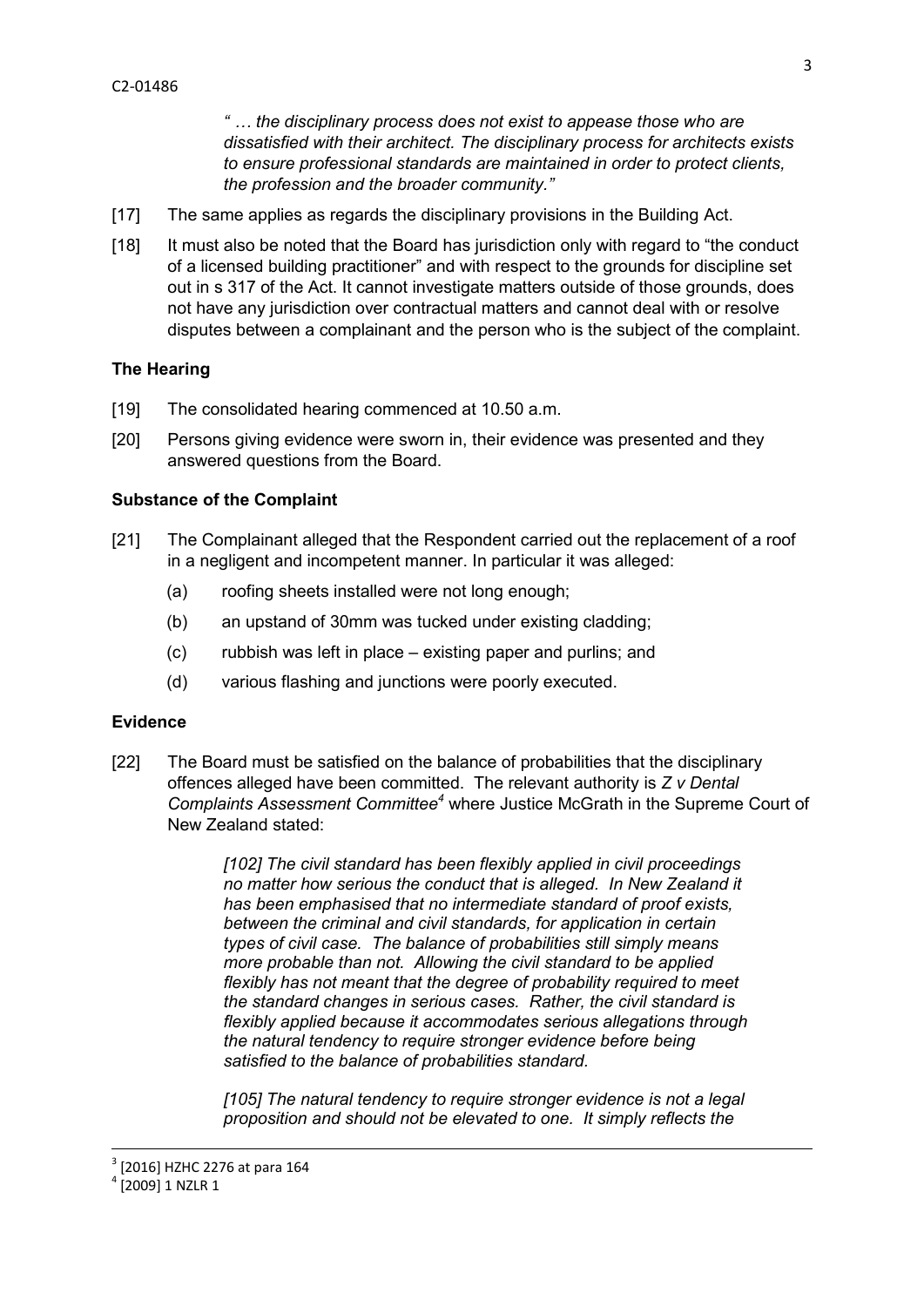*reality of what judges do when considering the nature and quality of the evidence in deciding whether an issue has been resolved to "the reasonable satisfaction of the Tribunal". A factual assessment has to be made in each case. That assessment has regard to the consequences of the facts proved. Proof of a Tribunal's reasonable satisfaction will, however, never call for that degree of certainty which is necessary to prove a matter in issue beyond reasonable doubt.* 

[23] It is to be noted that under s 322 of the Act the Board has relaxed rules of evidence:

#### *322 Board may hear evidence for disciplinary matters*

- *(1) In relation to a disciplinary matter, the Board may—* 
	- *(a) receive as evidence any statement, document, information, or matter that in its opinion may assist it to deal effectively with the subject of the disciplinary matter, whether or not it would be admissible in a court of law.*
- [24] The Respondent was engaged by Metal Craft Roofing to complete a reroof of a residential dwelling. It was carried out by the Respondent on the basis that it came within clause 1 of Schedule 1 of the Building Act in that it was purportedly a like for like replacement. The owner's intention was to carry out further renovations of the property following the reroof. Approximately one year later the Complainant was engaged to carry out the renovations and in doing so became aware of the allegedly negligent work and made the complaint which was supported by photographs of the Respondent's work.
- [25] The Respondent provided a written response to the Complaint on 25 September 2016. He set out that the work was completed over a year ago and:
	- (a) the roofing sheets were installed 50mm past the facia board but the gutter was installed after the roof was completed by another contractor and in such a way as to shorten the overhang;
	- (b) the 30mm upstands were completed over a plaster cladding which was to be replaced. The builder at the time (not the Complainant) gave instructions to install it as far up as possible and that it would be replaced when the cladding was done;
	- (c) rubbish was left in the cavity by staff and the Respondent removed it himself when he was made aware of it;
	- (d) some of the ridge ends were not tidy and needed addressing; and
	- (e) he was not contacted and made aware of the issues by the original builder and was not given the opportunity to go back and rectify them until Metal Craft advised him and he then tried to remediate.
- [26] The Respondent also acknowledged:

*The quality of this job was not up to my standard but the issues with flashing up stand could not be avoided without the builder removing the cladding which was not planned at that time.* 

[27] At the hearing the Board heard that a Decramastic tile roof was replaced with a long run iron roof. The roof was measured and ordered by Metal Craft. The positioning of the purlins were changed. Facia was not replaced. An existing vlux window was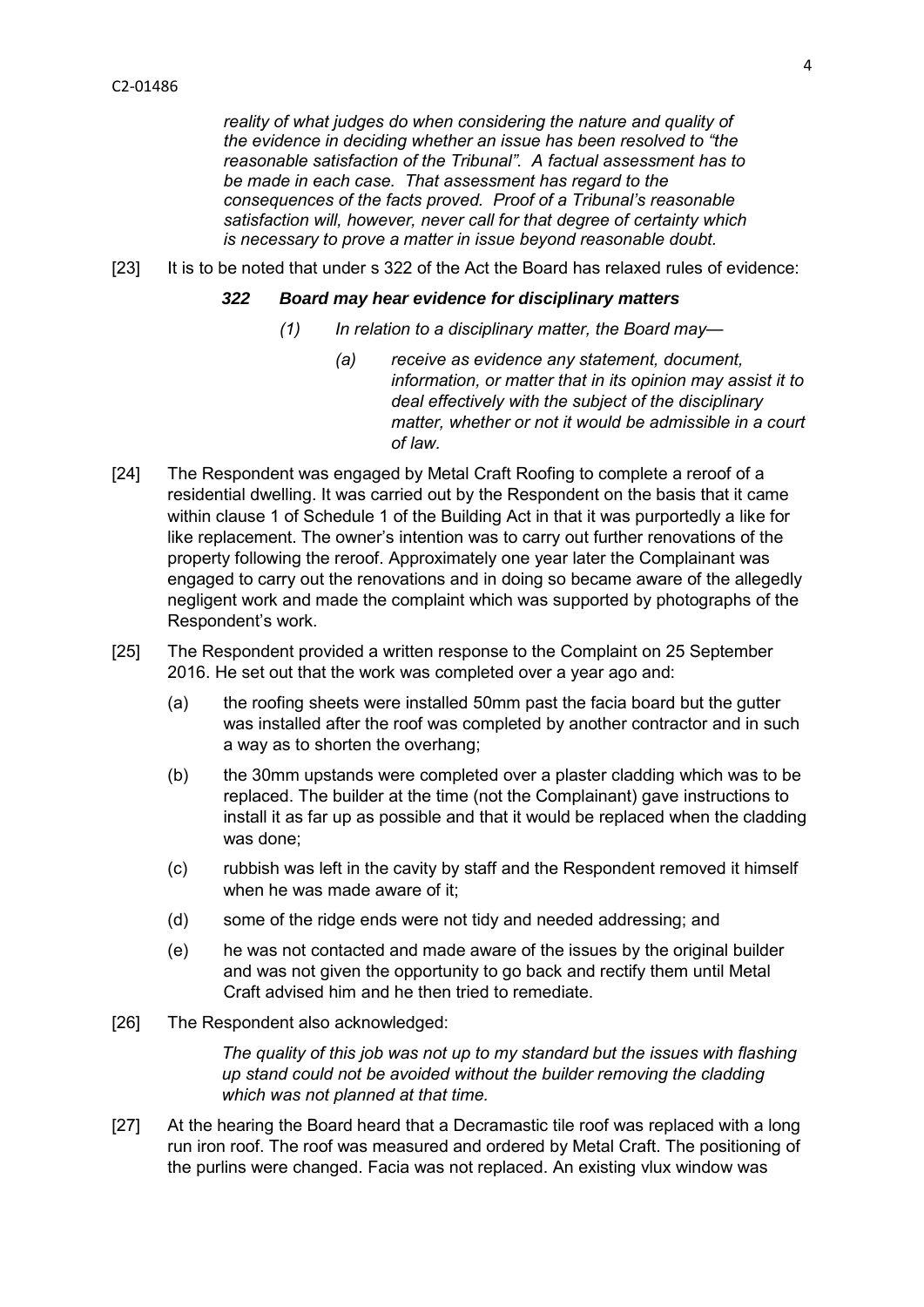removed and replaced in the same location. The iron was installed with apron flashings cut and taped with alu tape.

- [28] As regards the sheets installed too short the Respondent stated he installed the sheets with 30mm past the facia whereas he normally allows for a 60mm overhang. He accepted the sheets were long enough to provide for a 60mm overhang if installed correctly. Metal Craft supplied replacement iron to remediate the issue. The Respondent installed some new sheets and slipped others down to gain extra length. He accepted that new iron was available to replace the sheets that were moved down and that he should have used them. The Board was shown a photograph of an apron flashing peeled back to show original unsealed fixing holes.
- [29] The Respondent accepted that the flashings shown in photographs were unacceptable.
- [30] The Respondent gave evidence that the work was carried out under his supervision by a foreman with three years' experience and that he did not pick up the issues complained of during his final check.

## **Boards Conclusion and Reasoning**

[31] In considering whether the Respondent has carried out or supervised building work in a negligent or incompetent manner the Board has had regard to the case of *Beattie v*  Far North Counci<sup>f</sup>. Judge McElrea provided guidance on the interpretation of those terms:

> *[43] Section 317 of the Act uses the phrase "in a negligent or incompetent manner", so it is clear that those adjectives cannot be treated as synonymous.*

*[44] In my view a "negligent" manner of working is one that exhibits a serious lack of care judged by the standards reasonably expected of such practitioners, while an "incompetent" manner of working is one that exhibits a serious lack of competence.* 

*[46] The approach I have adopted recognises that the terms "negligent" and "incompetent" have a considerable area of overlap in their meanings, but also have a different focus - negligence referring to a manner of working that shows a lack of reasonably expected care, and incompetence referring to a demonstrated lack of the reasonably expected ability or skill level.* 

[32] The Board has also considered the comments of Justice Gendall in *Collie v Nursing*  Council of New Zealand<sup>6</sup> as regards the threshold for disciplinary matters:

> *[21] Negligence or malpractice may or may not be sufficient to constitute professional misconduct and the guide must be standards applicable by competent, ethical and responsible practitioners and there must be behaviour which falls seriously short of that which is to be considered acceptable and not mere inadvertent error, oversight or for that matter carelessness.*

[33] The building work was not carried out by the Respondent. It was completed under his supervision. It was not carried out under a building consent. In Board Decision C2- 01143<sup>7</sup> the Board found that the definition of supervise in s  $7<sup>8</sup>$  of the Act must be

<sup>5</sup> Judge McElrea, DC Whangarei, CIV-2011-088-313

<sup>6</sup> [2001] NZAR 74

<sup>&</sup>lt;sup>7</sup> Board Decision dated 14 April 2016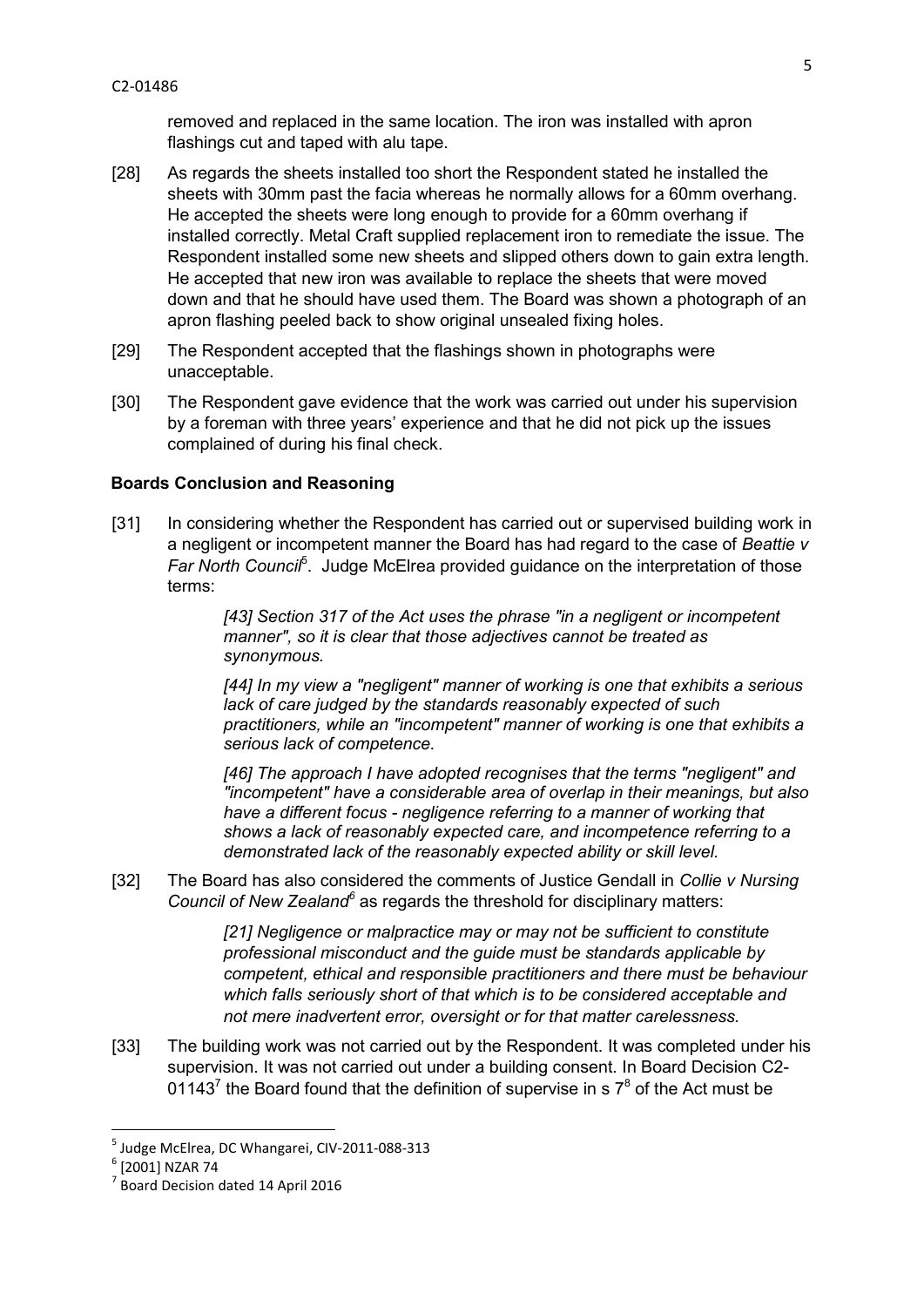interpreted in such a way as to give effect to the purpose of the legislation which includes the regulation and accountability of licensed building practitioners and, as such, it includes work carried out without a building consent. The Board's position, therefore, is that under the disciplinary provision in s 317(1)(b) supervision applies to all building work carried out under the supervision of a licensed building practitioner and that where the work is carried out under a building consent an additional requirement applies in that it must also comply with the building consent under which it is carried out. The fundamental requirement in s 7 that the supervision of the building work is *"sufficient to ensure it is performed competently"* applies to all building work carried out under the supervision of a licensed building practitioner.

- [34] In C2-01143 the Board also discussed the levels of supervision it considers will be necessary to fulfil a licensed building practitioner's obligations noting that the level of supervision required will depend on a number of circumstances including:
	- (a) the type and complexity of the building work to be supervised;
	- (b) the experience of the person being supervised;
	- (c) the supervisor's experience in working with the person being supervised and their confidence in their abilities;
	- (d) the number of persons or projects being supervised; and
	- (e) the geographic spread of the work being supervised.
- [35] The Board also needs to consider whether the work met the requirements of the building code and if not the level of non-compliance.
- [36] The main areas of concern for the Board were the installation of the long run iron (and the failure to correctly remediate it) and the substandard flashings excluding those that were installed against cladding which was to be removed. The Board accepted, as regards those flashings, that the temporary solution was acceptable given that deconstruction of the cladding was to be carried out.
- [37] The issues with the remainder of the work should have been identified by the Respondent as part of his supervision processes. The work was substandard and a reasonable licensed building practitioner should have picked the issues up as part of the supervision and checking process. The Board therefore finds that the Respondent has been negligent in that he has exhibited a serious lack of care as judged by the standards reasonably expected of a licensed building practitioner.
- [38] The Board also notes that the building work, whilst carried out under Schedule 1, may have required a building consent given the purlin set out was different from the existing roof. As such it may not have been a like for like replacement using a comparable component in the same position as required under clause 1(2) of Schedule 1. Whilst it has not made a decision on whether the Respondent was negligent for carrying out the building work without a building consent the Respondent is cautioned about carrying out such work without fully investigating whether a consent is required or not. In such situations enquiries should be made of the building consent authority disclosing the full extent of the building work to be

 $\overline{\phantom{a}}$ 

<sup>8</sup> Section 7:

*supervise, in relation to building work, means provide control or direction and oversight of the building work to an extent that is sufficient to ensure that the building work—*

*<sup>(</sup>a) is performed competently; and* 

*<sup>(</sup>b) complies with the building consent under which it is carried out.*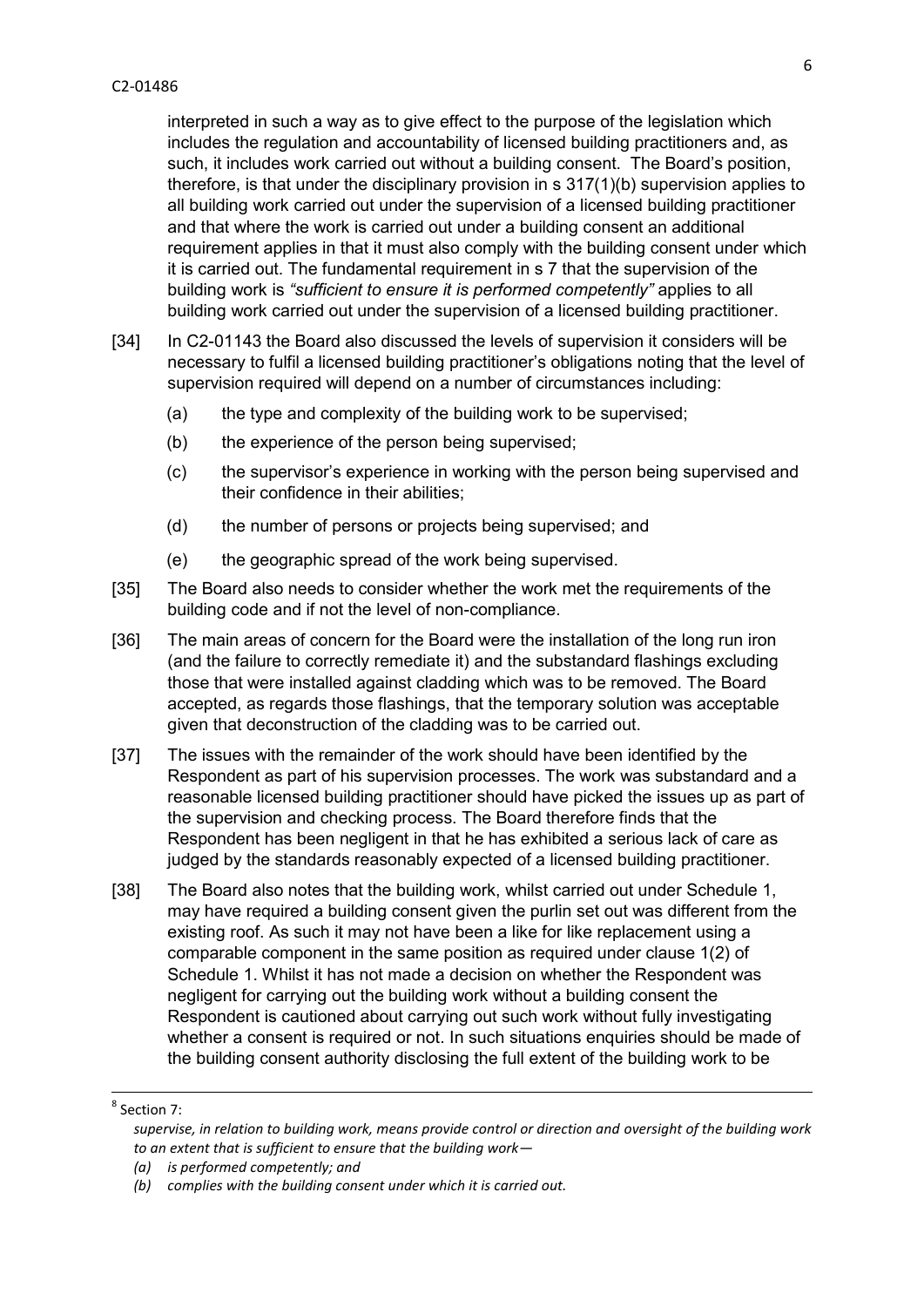#### C2-01486

undertaken and seeking advice, in writing, whether or not a building consent is required.

#### **Board Decision**

[39] The Board has decided that Respondent has carried out or supervised building work or building inspection work in a negligent manner (s 317(1)(b) of the Act) and should be disciplined.

#### **Disciplinary Penalties**

- [40] The grounds upon which a Licensed Building Practitioner may be disciplined are set out in s 317 of the Act. If one or more of the grounds in s 317 applies, then the Board may apply disciplinary penalties as set out in s 318 of the Act<sup>i</sup>.
- [41] The Board's Complaints Procedures allow the Board to either set out the Board's decision on disciplinary penalty, publication and costs or to invite the Respondent to make submissions on those matters.
- [42] As part of the materials provided to the Board for the Hearing the Respondent provided submissions which were relevant to penalty, publication and costs and the Board has taken these into consideration. Included in this was his acceptance of responsibility and the attempts, albeit inadequate, at remediation.
- [43] Given the nature of the disciplinary offending, the mitigation already heard and the level of penalty decided on the Board has decided to dispense with calling for further submissions. The Respondent will, however, be given an opportunity to comment on the level of penalty, costs and on publication should he consider there a further matters which the Board should take into consideration.
- [44] The Board is aware that the common understanding of the purpose of professional discipline is to uphold the integrity of the profession; the focus is not punishment, but the enforcement of a high standard of propriety and professional conduct. Those purposes were recently reiterated by the Supreme Court of the United Kingdom:

*The primary purpose of professional disciplinary proceedings is not to punish, but to protect the public, to maintain the public confidence in the integrity of the profession and to uphold proper standards of behaviour. 9*

[45] In New Zealand the High Court noted in *Dentice v Valuers Registration Board*<sup>10</sup>:

*Although, in respect of different professions, the nature of the unprofessional or incompetent conduct which will attract disciplinary charges is variously described, there is a common thread of scope and purpose. Such provisions exist to enforce a high standard of propriety and professional conduct; to ensure that no person unfitted because of his or her conduct should be allowed to practise the profession in question; to protect both the public and the profession itself against persons unfit to practise; and to enable the profession or calling, as a body, to ensure that the conduct of members conforms to the standards generally expected of them.* 

 *9 R v Institute of Chartered Accountants in England and Wales* [2011] UKSC 1, 19 January 2011.

<sup>10</sup> [1992] 1 NZLR 720 at p 724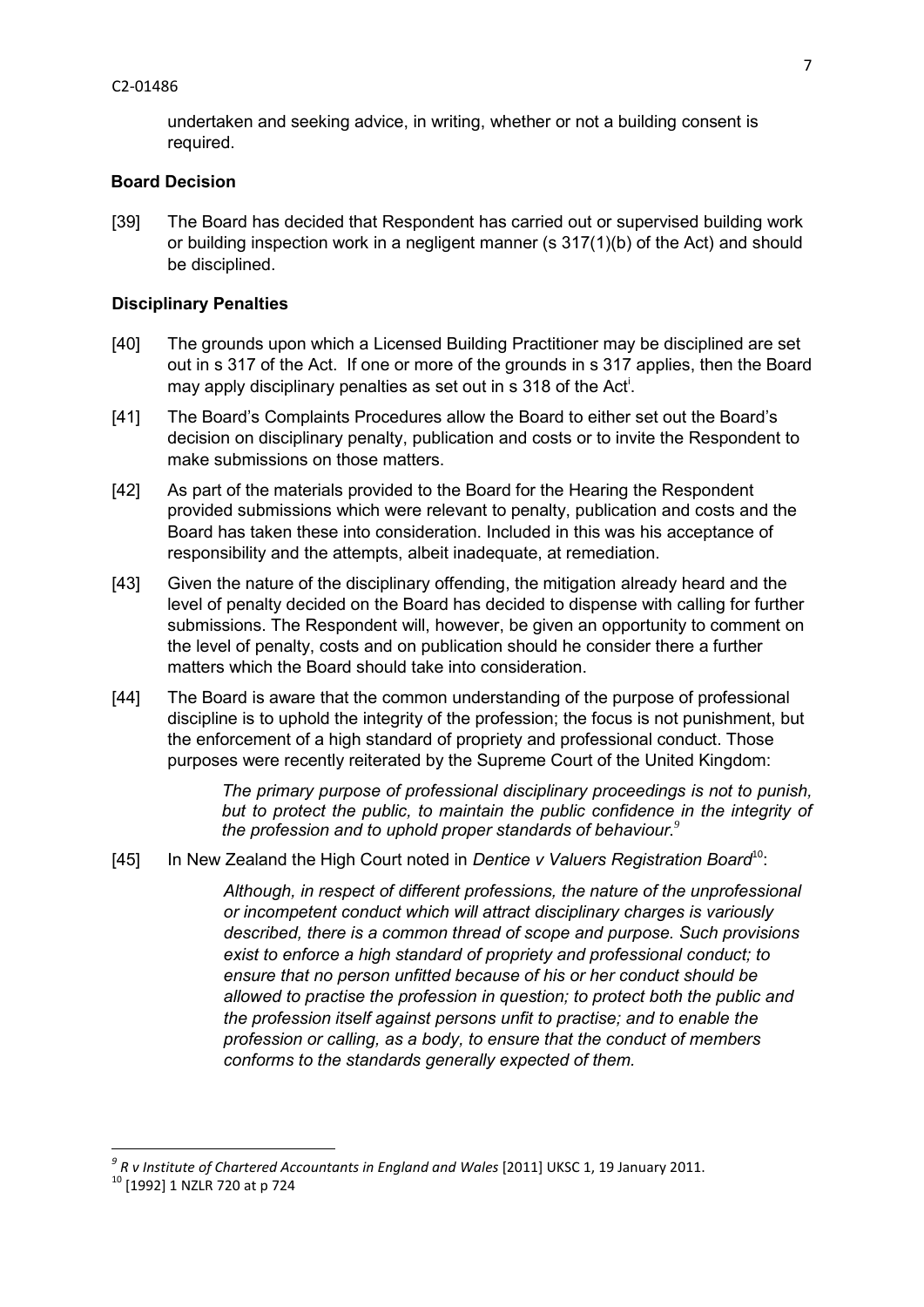#### C2-01486

[46] The High Court in *Patel v Complaints Assessment Committee*<sup>11</sup> has commented on the role of "punishment" in giving penalty orders stating that punitive orders are, at times, necessary to uphold professional standards:

> *[27] Such penalties may be appropriate because disciplinary proceedings inevitably involve issues of deterrence. They are designed in part to deter both the offender and others in the profession from offending in a like manner in the future.*

*[28] I therefore propose to proceed on the basis that, although the protection of the public is a very important consideration, nevertheless the issues of punishment and deterrence must also be taken into account in selecting the appropriate penalty to be imposed.* 

[47] In *Lochhead v Ministry of Business Innovation and Employment*<sup>12</sup>, an appeal from a decision of the Board, the court, in respect of penalty noted:

> *[34] This is not a case to which the statutory principles of sentencing set out in the Sentencing Act 2002 apply. Nevertheless, the current approach adopted in criminal courts to the task of assessment of penalties to be imposed has significant advantages of simplicity and transparency compared to other approaches. Conceptual similarities between penalty assessment in this area, and the task of penalty assessment in other areas of health and safety legislation, or indeed the Building Act itself, are obvious.*

*[35] The modern approach to penalty assessment involves a multi stage process. Firstly, an assessment of the seriousness of the transgression is undertaken, often by reference to whether the offending conduct falls at the lower, mid-range or upper end of the scale of possible offending. That assessment will assist in the identification of an appropriate starting point on a principled basis. Secondly, aggravating features which may justify an uplift are identified and assessed. Thirdly, any mitigating features which may justify a reduction in penalty are identified and assessed. Finally, an overall assessment is made, often including the effect of the proposed penalty on the person receiving it, and such adjustments made as may be required in the particular circumstances of the case. See for example Department of Labour v Hanham & Philp Contractors Ltd & Ors (HC ChCh, CRI 2008-409-000002, 17 December 2008, Randerson and Pankhurst JJ).* 

[48] The level of negligence is at the lower end of the scale and it relates to the Respondent's supervision. The Board considers, in such circumstances, that a fine is the proper penalty. Given the mitigation heard the Board considers \$1,000 to be appropriate.

## **Costs**

- [49] Under s 318(4) the Board may require the Respondent "to pay the costs and expenses of, and incidental to, the inquiry by the Board."
- [50] The Respondent should note that the High Court has held that 50% of total reasonable costs should be taken as a starting point in disciplinary proceedings and that the percentage can then be adjusted up or down having regard to the particular

 $11$  HC Auckland CIV-2007-404-1818, 13 August 2007 at p 27

<sup>12</sup> 3 November 2016, CIV-2016-070-000492, [2016] NZDC 21288, Judge Ingram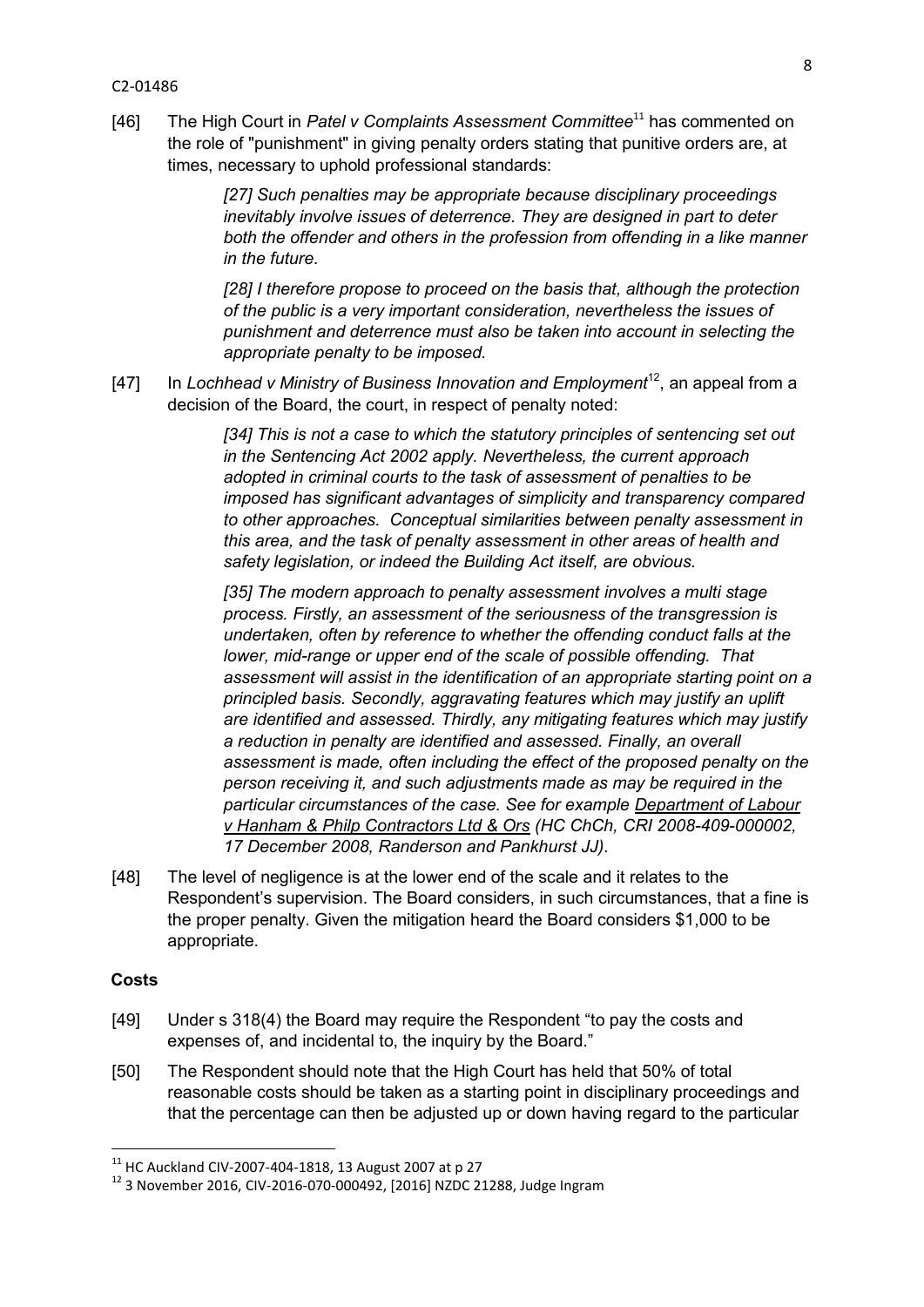circumstances of each case. The judgment in *Cooray v The Preliminary Proceedings Committee* <sup>13</sup> included the following:

*"It would appear from the cases before the Court that the Council in other decisions made by it has in a general way taken 50% of total reasonable costs as a guide to a reasonable order for costs and has in individual cases where it has considered it is justified gone beyond that figure. In other cases, where it has considered that such an order is not justified because of the circumstances of the case, and counsel has referred me to at least two cases where the practitioner pleaded guilty and lesser orders were made, the Council has made a downward adjustment."* 

- [51] The judgment in *Macdonald v Professional Conduct Committee*<sup>14</sup> confirmed the approach taken in *Cooray*. This was further confirmed in a complaint to the Plumbers, Gasfitters and Drainlayers' Board, *Owen v Wynyard*<sup>15</sup> where the judgment referred with approval to the passages from *Cooray* and *Macdonald* in upholding a 24% costs order made by the Board.
- [52] In *Collie v Nursing Council of New Zealand*<sup>16</sup> where the order for costs in the tribunal was 50% of actual costs and expenses the High Court noted that:

*But for an order for costs made against a practitioner, the profession is left to carry the financial burden of the disciplinary proceedings, and as a matter of policy that is not appropriate. It is not hard to see that the award of costs may have imposed some real burden upon the appellant but it is not fixed at a level which disturbs the Court's conscience as being excessive. Accordingly it is confirmed.* 

[53] The Board notes that the Respondent agreed to the matter being consolidated. This has reduced the costs incurred and as such the Board has reduced the costs from \$1,000 to \$500. This is significantly less that the 50% of actual costs considered by the Courts as reasonable.

## **Publication of Name**

- [54] As a consequence of its decision the Respondent's name and the disciplinary outcomes will be recorded in the public register maintained as part of the Licensed Building Practitioners' scheme as is required by the Act.
- [55] The Board is also able, under s 318(5) of the Act, to order publication over and above the public register:

*In addition to requiring the Registrar to notify in the register an action taken by the Board under this section, the Board may publicly notify the action in any other way it thinks fit.* 

[56] As a general principle such further public notification may be required where the Board perceives a need for the public and/or the profession to know of the findings of a disciplinary hearing. This is in addition to the Respondent being named in this decision.

<sup>&</sup>lt;sup>13</sup> HC, Wellington, AP23/94, 14 September 1995

<sup>14</sup> HC, Auckland, CIV 2009-404-1516, 10 July 2009

<sup>15</sup> High Court, Auckland, CIV-2009-404-005245, 25 February 2010

<sup>16</sup> [2001] NZAR 74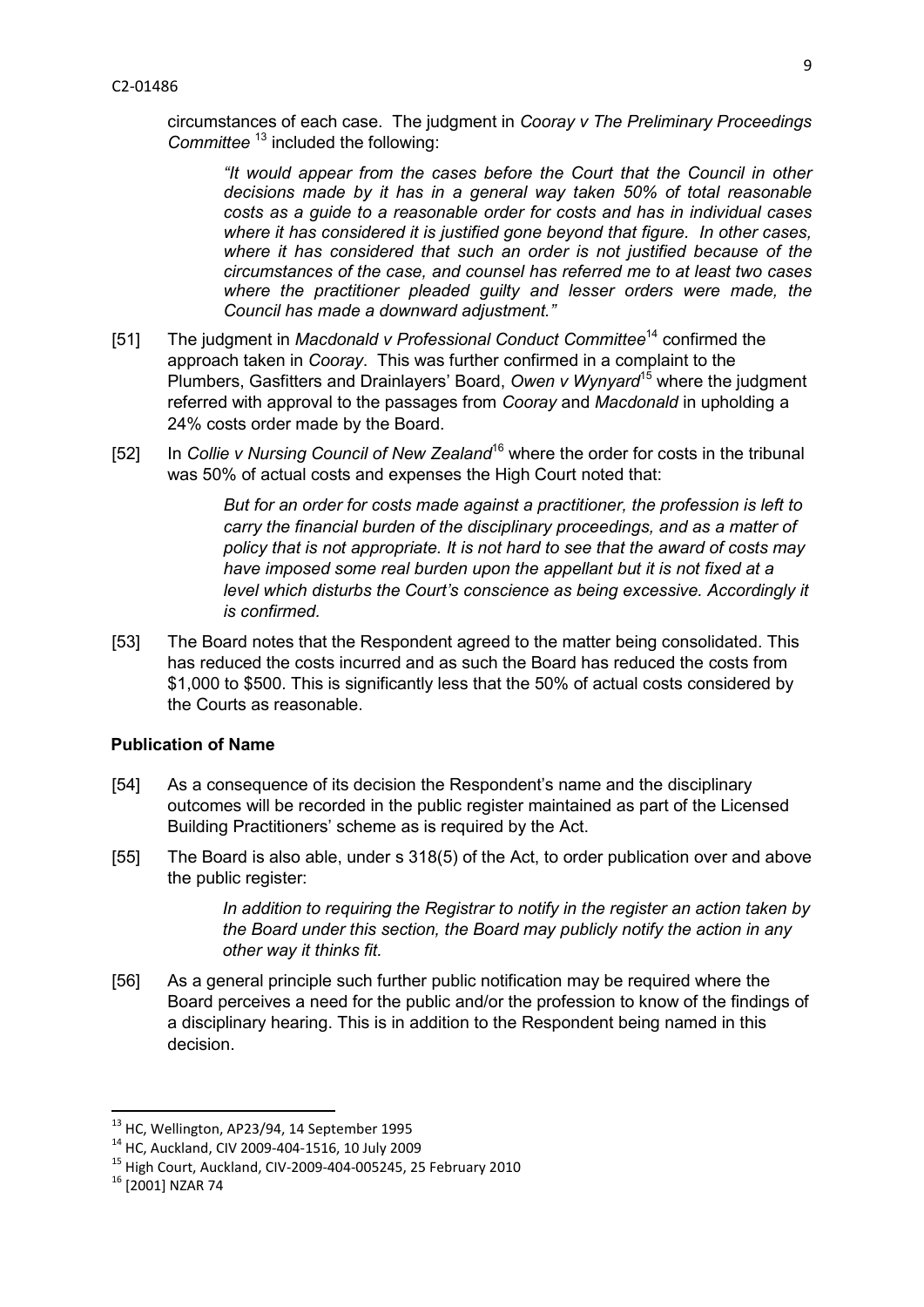#### C2-01486

[57] Within New Zealand there is a principle of open justice and open reporting which is enshrined in the Bill of Rights Act 1990<sup>17</sup>. The Criminal Procedure Act 2011 sets out grounds for suppression within the criminal jurisdiction<sup>18</sup>. Within the disciplinary hearing jurisdiction the courts have stated that the provisions in the Criminal Procedure Act do not apply but can be instructive<sup>19</sup>. In *N v Professional Conduct Committee of Medical Council<sup>20</sup>* the High Court pointed to the following factors:

> *The tribunal must be satisfied that suppression is desirable having regard to the public and private interests and consideration can be given to factors such as:*

- *issues around the identity of other persons such as family and employers;*
- *identity of persons involved and their privacy and the impact of publication on them; and*
- *the risk of unfairly impugning the name of other practitioners if the responsible person is not named.*
- [58] The courts have also stated that an adverse finding in a disciplinary case usually requires that the name of the practitioner be published in the public interest<sup>21</sup>. It is, however, common practice in disciplinary proceedings to protect the names of other persons involved as naming them does not assist the public interest.
- [59] The Board does not consider that any further publication is required.

# **Penalty, Costs and Publication Decision**

- [60] For the reasons set out above, the Board directs that:
	- **Penalty: Pursuant to s 318(1)(f) of the Building Act 2004, the Respondent is ordered to pay a fine of \$1,000.**
	- **Costs: Pursuant to s 318(4) of the Act, the Respondent is ordered to pay costs of \$500 (GST included) towards the costs of, and incidental to, the inquiry of the Board.**
	- **Publication: The Registrar shall record the Board's action in the Register of Licensed Building Practitioners in accordance with s 301(1)(iii) of the Act.**

**In terms of section 318(5) of the Act, there will not be action taken to publicly notify the Board's action, except for the note in the register and the Respondent being named in this decision.** 

# **Submissions on Penalty Costs and Publication**

**[61]** The Board invites the Respondent to make written submissions on the matters of disciplinary penalties, costs and publication up until close of business on **29th May 2017.** 

 $20$  ibid

1

 $17$  Section 14

<sup>&</sup>lt;sup>18</sup> Refer ss 200 and 202 of the Criminal Procedure Act

<sup>19</sup> *N v Professional Conduct Committee of Medical Council* [2014] NZAR 350

<sup>&</sup>lt;sup>21</sup> Kewene v Professional Conduct Committee of the Dental Council - [2013] NZAR 1055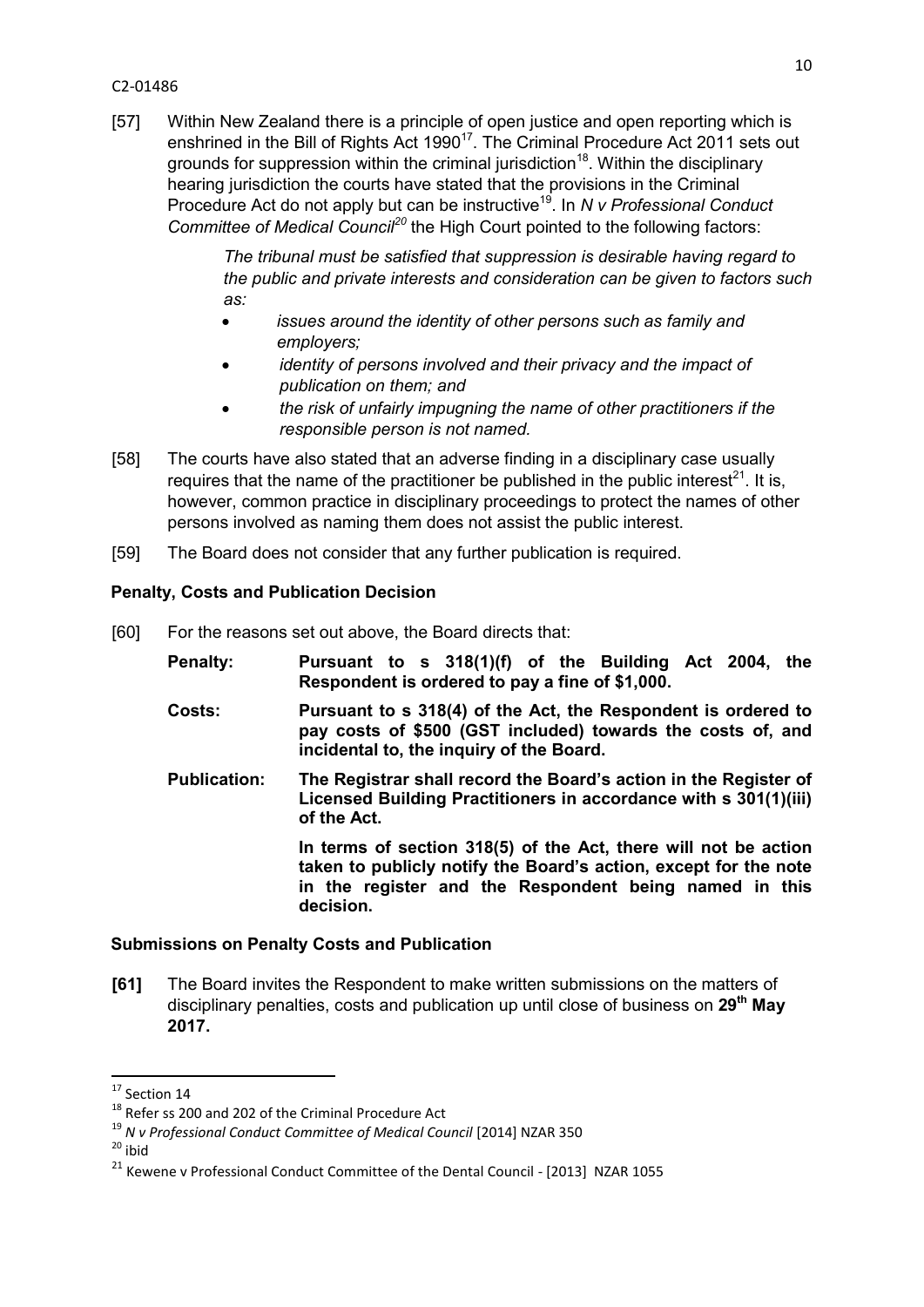- [62] If no submissions are received then this decision will become final.
- [63] If submissions are received then the Board will meet and consider those submissions prior to coming to a final decision on penalty, costs and publication.

## **Non Payment of Fines or Costs**

[64] The Respondent should take note that the Board may, under s 319 of the Act, suspend or cancel a licensed building practitioner's licence if fines or costs imposed as a result of disciplinary action are not paid. Section 319 provides:

## *319 Non-payment of fines or costs*

*If money payable by a person under section [318\(1\)\(f\)](http://www.westlaw.co.nz/maf/wlnz/app/document?docguid=Idfae01b4e12411e08eefa443f89988a0&&src=rl&hitguid=I59f403d1e03411e08eefa443f89988a0&snippets=true&startChunk=1&endChunk=1&isTocNav=true&tocDs=AUNZ_NZ_LEGCOMM_TOC#anchor_I59f403d1e03411e08eefa443f89988a0) or [\(4\)](http://www.westlaw.co.nz/maf/wlnz/app/document?docguid=Idfae01b4e12411e08eefa443f89988a0&&src=rl&hitguid=I59f40431e03411e08eefa443f89988a0&snippets=true&startChunk=1&endChunk=1&isTocNav=true&tocDs=AUNZ_NZ_LEGCOMM_TOC#anchor_I59f40431e03411e08eefa443f89988a0) remains unpaid for 60 days or more after the date of the order, the Board may—* 

- *(a) cancel the person's [licensing] and direct the Registrar to remove the person's name from the register; or*
- *(b) suspend the person's [licensing] until the person pays the money and, if he or she does not do so within 12 months, cancel his or her [licensing] and direct the Registrar to remove his or her name from the register.*

# **Right of Appeal**

[65] The right to appeal Board decisions is provided for in s  $330(2)$  of the Act<sup>ii</sup>.

Signed and dated this  $5<sup>th</sup>$  day of May 2017.

**Richard Merrifield**  Presiding Member

#### **.** <sup>i</sup> *Section 318 of the Act*

- *(1) In any case to which section 317 applies, the Board may* 
	- *(a) do both of the following things:* 
		- *(i) cancel the person's licensing, and direct the Registrar to remove the person's name from the register; and*
		- *(ii) order that the person may not apply to be relicensed before the expiry of a specified period:*
	- *(b) suspend the person's licensing for a period of no more than 12 months or until the person meets specified conditions relating to the licensing (but, in any case, not for a period of more than 12 months) and direct the Registrar to record the suspension in the register:*
	- *(c) restrict the type of building work or building inspection work that the person may carry out or supervise under the person's licensing class or classes and direct the Registrar to record the restriction in the register:*